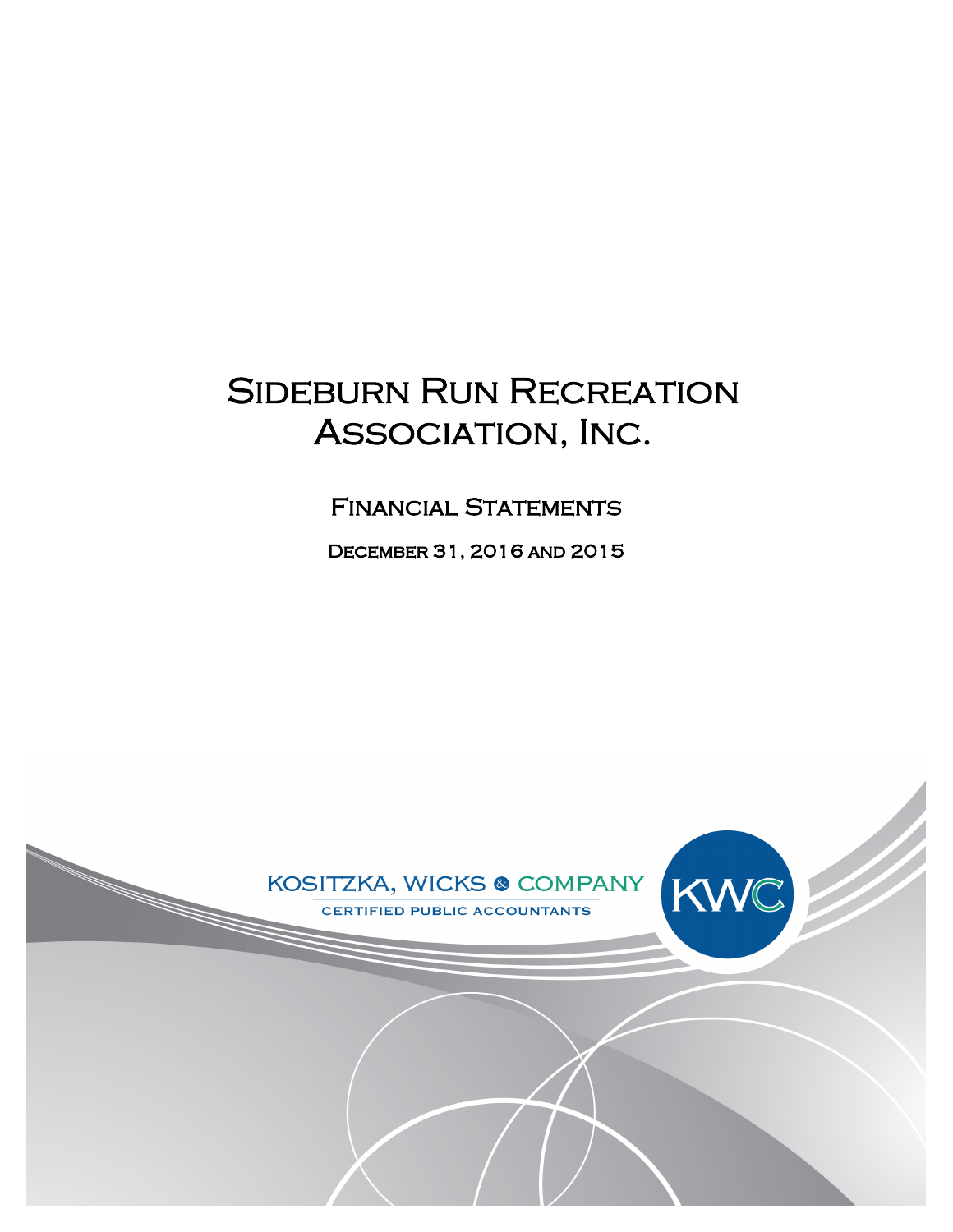### **Table of Contents**

# **Independent Auditor's Report**

### **Financial Statements**

| Statements of Financial Position 2000 and 2000 and 2000 and 2000 and 2000 and 2000 and 2000 and 2000 and 2000 and 2000 and 2000 and 2000 and 2000 and 2000 and 2000 and 2000 and 2000 and 2000 and 2000 and 2000 and 2000 and |         |
|-------------------------------------------------------------------------------------------------------------------------------------------------------------------------------------------------------------------------------|---------|
|                                                                                                                                                                                                                               |         |
|                                                                                                                                                                                                                               |         |
|                                                                                                                                                                                                                               | $4 - 7$ |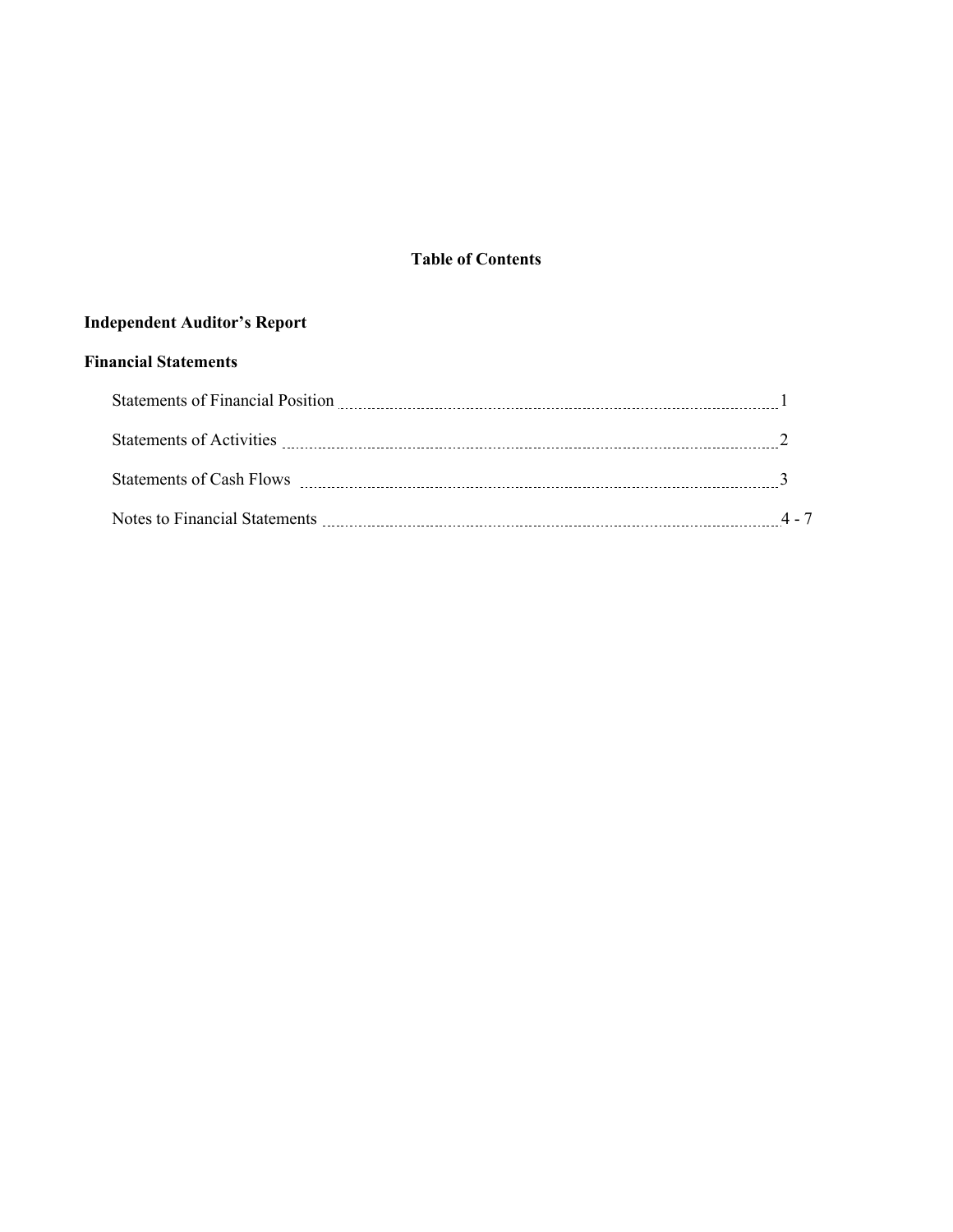

#### **Independent Auditor's Report**

To the Board of Directors of **Sideburn Run Recreation Association, Inc.**

We have audited the accompanying financial statements of **Sideburn Run Recreation Association, Inc.** (a nonprofit organization), which comprise the statements of financial position as of December 31, 2016 and 2015, and the related statements of activities and cash flows for the years then ended, and the related notes to the financial statements.

#### **Management's Responsibility for the Financial Statements**

Management is responsible for the preparation and fair presentation of these financial statements in accordance with accounting principles generally accepted in the United States of America; this includes the design, implementation, and maintenance of internal control relevant to the preparation and fair presentation of financial statements that are free from material misstatement, whether due to fraud or error.

#### **Auditor's Responsibility**

Our responsibility is to express an opinion on these financial statements based on our audits. We conducted our audits in accordance with auditing standards generally accepted in the United States of America. Those standards require that we plan and perform the audit to obtain reasonable assurance about whether the financial statements are free from material misstatement.

An audit involves performing procedures to obtain audit evidence about the amounts and disclosures in the financial statements. The procedures selected depend on the auditor's judgment, including the assessment of the risks of material misstatement of the financial statements, whether due to fraud or error. In making those risk assessments, the auditor considers internal control relevant to the entity's preparation and fair presentation of the financial statements in order to design audit procedures that are appropriate in the circumstances, but not for the purpose of expressing an opinion on the effectiveness of the entity's internal control. Accordingly, we express no such opinion. An audit also includes evaluating the appropriateness of accounting policies used and the reasonableness of significant accounting estimates made by management, as well as evaluating the overall presentation of the financial statements.

We believe that the audit evidence we have obtained is sufficient and appropriate to provide a basis for our audit opinion.

#### **Opinion**

In our opinion, the financial statements referred to above present fairly, in all material respects, the financial position of **Sideburn Run Recreation Association, Inc.** as of December 31, 2016 and 2015, and the changes in its net assets and its cash flows for the years then ended in accordance with accounting principles generally accepted in the United States of America.

Kositzka, Wicks and Company

Alexandria, Virginia November 7, 2017

*Members American Institute of Certified Public Accountants, Private Companies Practice Section and Virginia Society of Certified Accountants*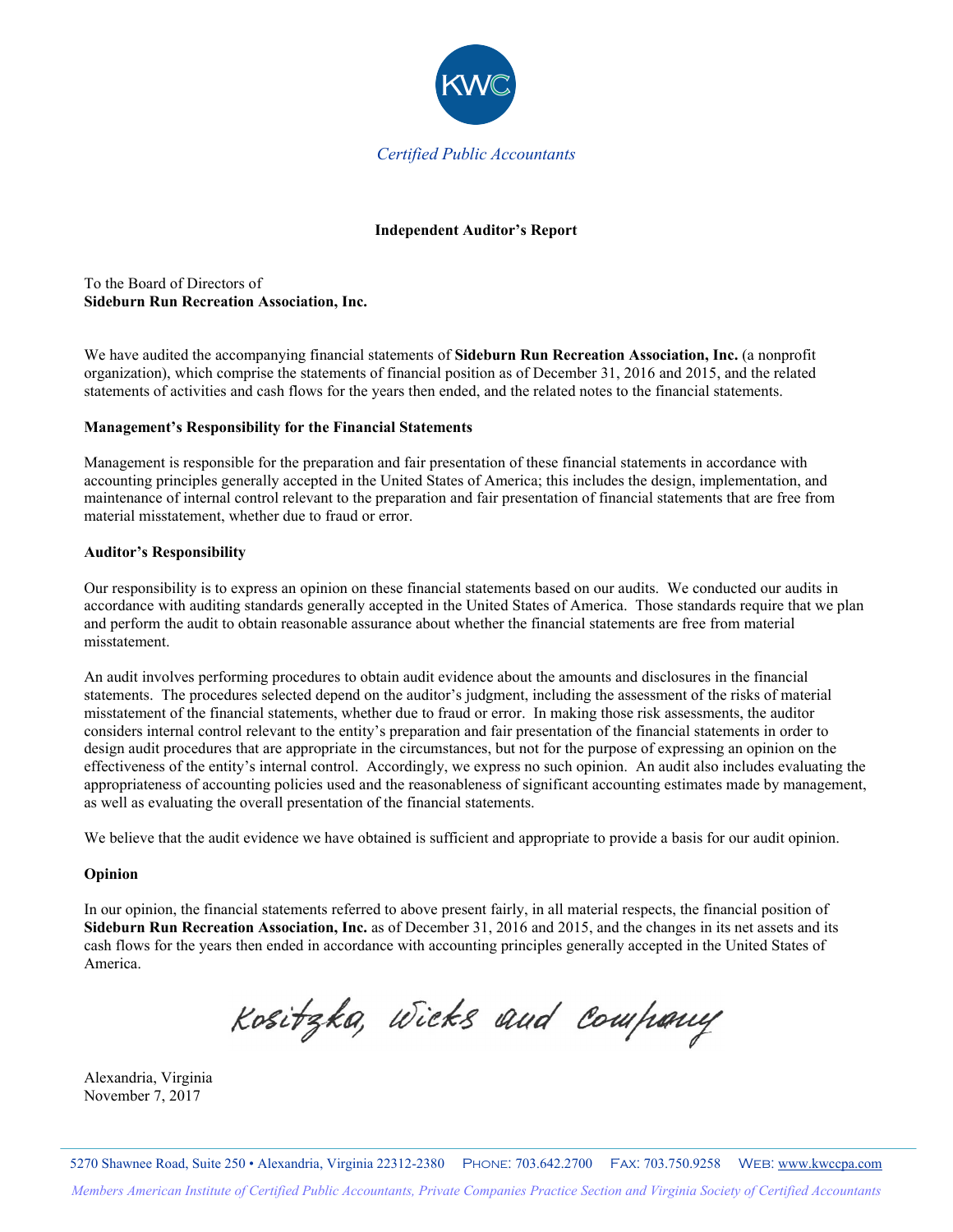### **Statements of Financial Position December 31,**

| December 31,                            | 2016                                 | 2015                                 |
|-----------------------------------------|--------------------------------------|--------------------------------------|
|                                         |                                      |                                      |
| <b>Assets</b>                           |                                      |                                      |
| Current assets                          |                                      |                                      |
| Cash and cash equivalents               | \$<br>72,114                         | \$<br>71,627                         |
| Retainers receivable                    | 7,500                                |                                      |
| Prepaid expenses                        | 3,913                                | 2,556                                |
|                                         | 83,527                               | 74,183                               |
| Certificate of deposit                  | 46,000                               | 46,000                               |
| Property and equipment                  |                                      |                                      |
| Land                                    | 91,064                               | 91,064                               |
| Building, swimming pool and facilities  | 572,128                              | 572,128                              |
| Furniture and equipment                 | 69,022                               | 69,022                               |
| Less: Accumulated depreciation          | (521, 398)                           | (504, 973)                           |
|                                         | 210,816                              | 227,241                              |
| <b>Total assets</b>                     | \$<br>340,343                        | $\boldsymbol{\mathsf{S}}$<br>347,424 |
| <b>Liabilities and net assets</b>       |                                      |                                      |
| <b>Current liabilities</b>              |                                      |                                      |
| Accounts payable                        | \$                                   | \$<br>1,012                          |
| Long-term membership certificates       | 192,985                              | 192,640                              |
| <b>Total liabilities</b>                | 192,985                              | 193,652                              |
| Net assets                              |                                      |                                      |
| Board-restricted funds                  |                                      |                                      |
| Capital renewal and renovation fund     | 86,000                               | 76,000                               |
| ADA renovation fund                     | 9,000                                | 9,000                                |
| Total board-restricted funds            | 95,000                               | 85,000                               |
| Unrestricted                            | 52,358                               | 68,772                               |
| <b>Total net assets</b>                 | 147,358                              | 153,772                              |
| <b>Total liabilities and net assets</b> | $\boldsymbol{\mathsf{S}}$<br>340,343 | $\boldsymbol{\mathsf{S}}$<br>347,424 |

See accompanying notes and independent auditor's report.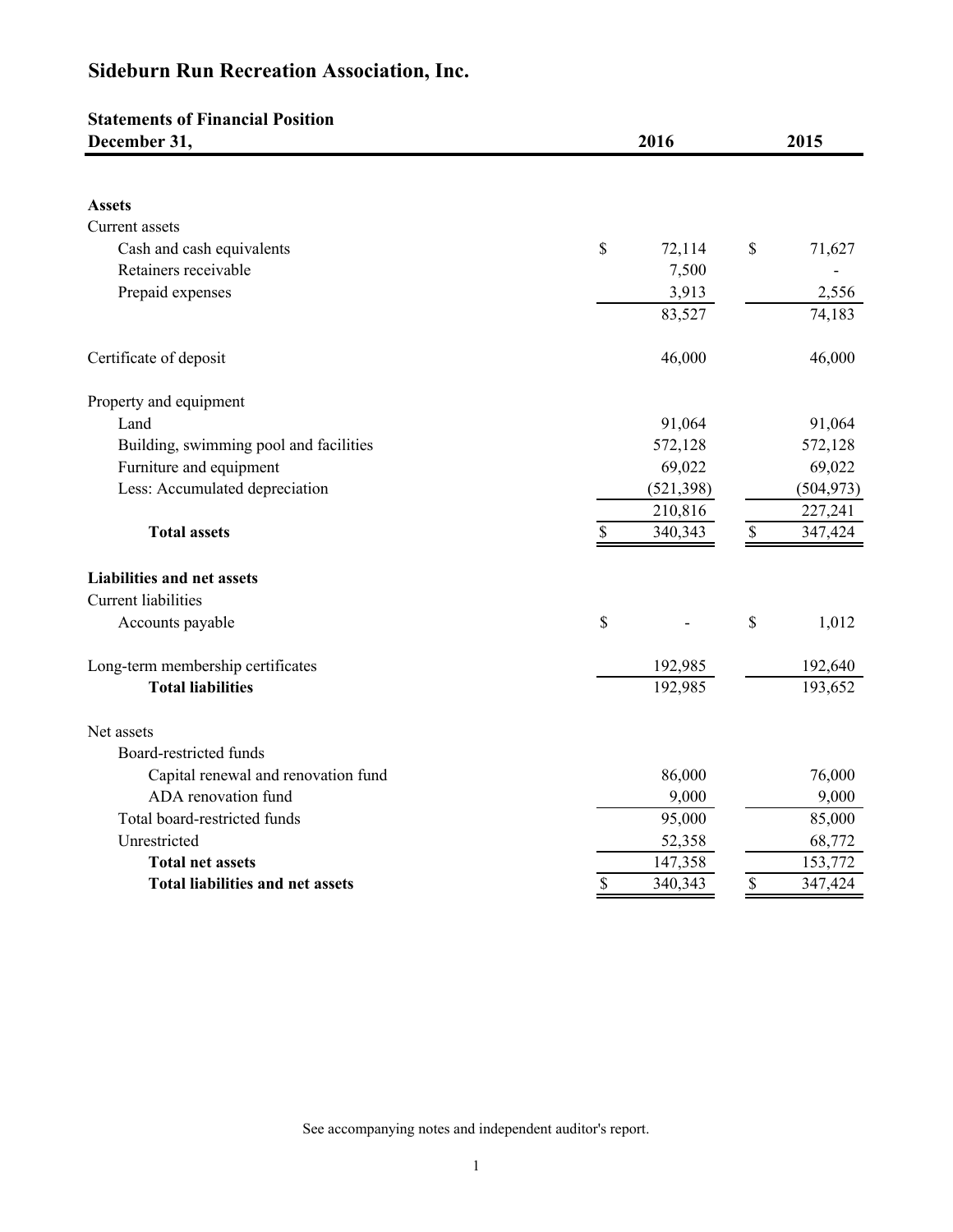| <b>Statements of Activities</b>            |      |           |             |          |
|--------------------------------------------|------|-----------|-------------|----------|
| for the years ended December 31,           |      | 2016      |             | 2015     |
|                                            |      |           |             |          |
| Revenue                                    |      |           |             |          |
| Membership dues                            | $\$$ | 118,013   | $\$$        | 131,637  |
| Maintenance fees                           |      | 6,975     |             | 7,130    |
| Guest fees                                 |      | 5,735     |             | 5,915    |
| Concessions, net                           |      | 4,599     |             | 5,204    |
| Other fees                                 |      | 1,265     |             | 1,697    |
| Swim and dive team, net                    |      | 948       |             | 3,225    |
| Donations                                  |      | 81        |             | 619      |
| Interest                                   |      | 9         |             | 9        |
| Transfers to restricted funds              |      | (10,000)  |             | (13,000) |
|                                            |      | 127,625   |             | 142,436  |
| <b>Expenses</b>                            |      |           |             |          |
| Accounting                                 |      | 5,500     |             | 5,000    |
| Administrative expense                     |      | 1,272     |             | 1,057    |
| Depreciation                               |      | 16,425    |             | 17,494   |
| Insurance                                  |      | 10,382    |             | 8,614    |
| Legal fees                                 |      | 20,693    |             |          |
| Maintenance and repair                     |      | 14,971    |             | 21,872   |
| Management fee                             |      | 54,514    |             | 70,742   |
| Membership incentives                      |      | 50        |             | 1,290    |
| Miscellaneous                              |      | 942       |             | 437      |
| Social                                     |      | 809       |             | 2,232    |
| Supplies                                   |      | 923       |             | 7,632    |
| Taxes and licenses                         |      | 4,799     |             | 4,819    |
| <b>Utilities</b>                           |      | 12,759    |             | 11,021   |
|                                            |      | 144,039   |             | 152,210  |
| Change in unrestricted net assets          |      | (16, 414) |             | (9, 774) |
| Unrestricted net assets, beginning of year |      | 68,772    |             | 78,546   |
| Unrestricted net assets, end of year       | \$   | 52,358    | \$          | 68,772   |
| Board-restricted funds, beginning of year  | \$   | 85,000    | $\$$        | 72,000   |
| <b>Transfers to restricted funds</b>       |      | 10,000    |             | 13,000   |
| Board-restricted funds, end of year        | \$   | 95,000    | \$          | 85,000   |
| Total net assets, beginning of year        | \$   | 153,772   | \$          | 150,546  |
| Change in net assets                       |      | (6, 414)  |             | 3,226    |
| Total net assets, end of year              | \$   | 147,358   | $\mathbb S$ | 153,772  |

See accompanying notes and independent auditor's report.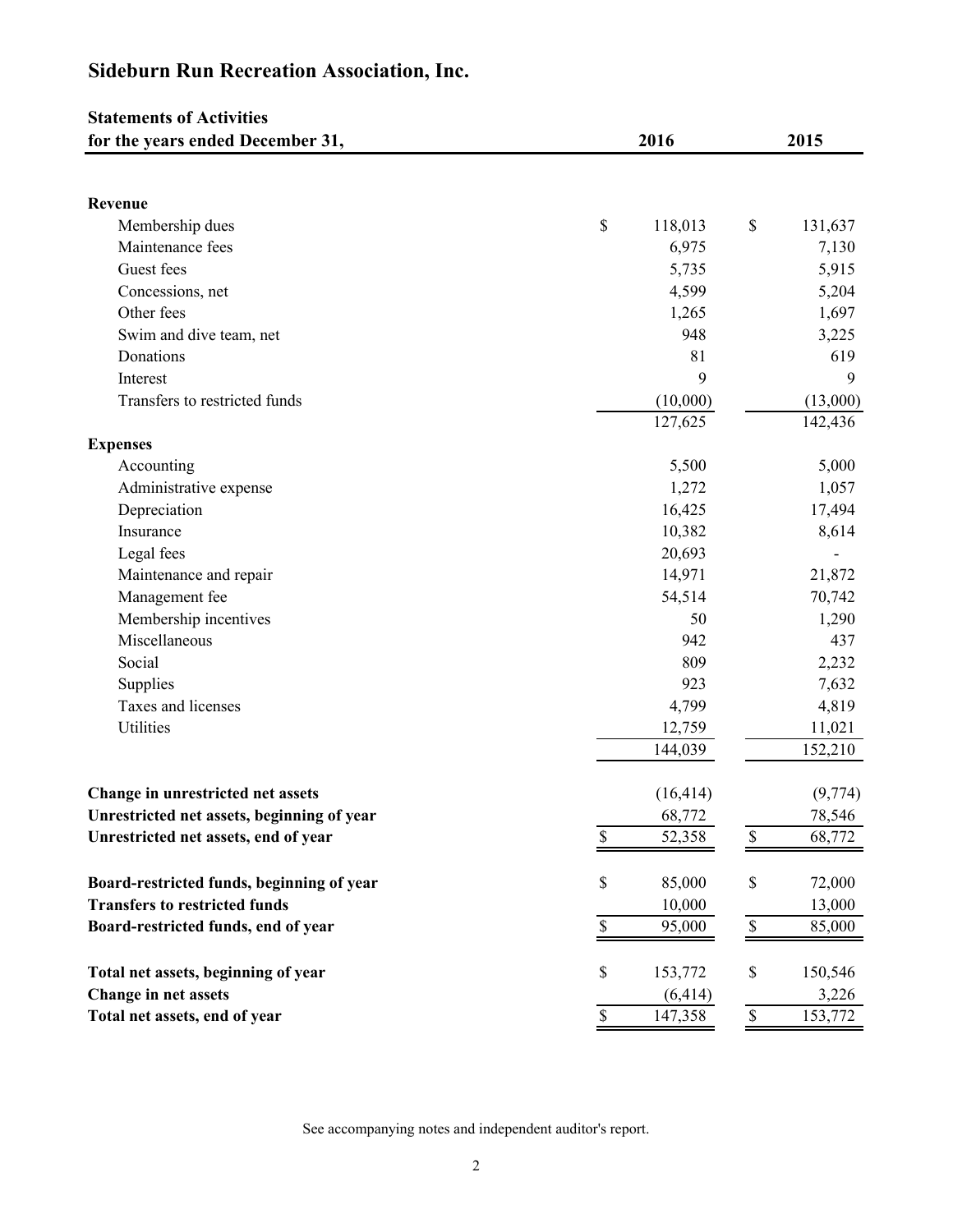# **Statements of Cash Flows**

| for the years ended December 31,                         | 2016           | 2015        |
|----------------------------------------------------------|----------------|-------------|
|                                                          |                |             |
| <b>Cash flows from operating activities</b>              |                |             |
| Change in net assets                                     | \$<br>(6, 414) | \$<br>3,226 |
| Adjustments to reconcile change in net assets            |                |             |
| to net cash provided by operating activities             |                |             |
| Depreciation                                             | 16,425         | 17,494      |
| (Increase) decrease in operating assets                  |                |             |
| Retainers receivable                                     | (7,500)        |             |
| Prepaid expenses                                         | (1,357)        | 1,101       |
| Increase (decrease) in operating liabilities             |                |             |
| Accounts payable                                         | (1,012)        | 1,012       |
| Accrued expenses                                         |                | (750)       |
| Net cash provided by operating activities                | 142            | 22,083      |
| <b>Cash flows from financing activities</b>              |                |             |
| Net issuances and redemptions of membership certificates | 345            | (17,225)    |
| Net cash provided by (used in) financing activities      | 345            | (17,225)    |
| Net increase in cash and cash equivalents                | 487            | 4,858       |
| Cash and cash equivalents, beginning of year             | 71,627         | 66,769      |
| Cash and cash equivalents, end of year                   | 72,114         | 71,627      |
| Supplemental disclosure of cash flow information         |                |             |
| Cash paid for interest                                   |                |             |
| Income taxes paid                                        | \$             |             |

See accompanying notes and independent auditor's report.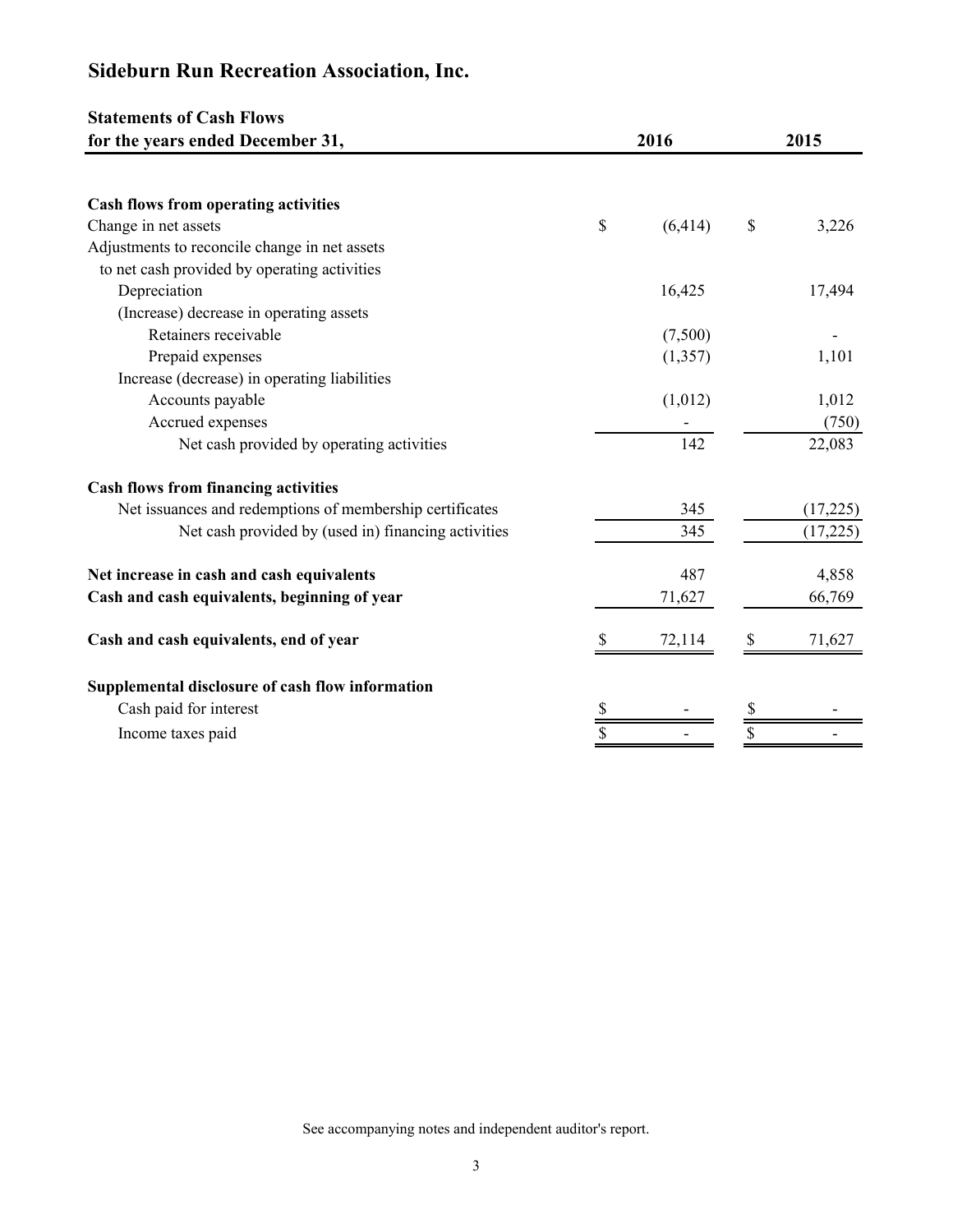#### **Notes to Financial Statements December 31, 2016 and 2015**

#### **1. Organization**

Sideburn Run Recreation Association, Inc. (the Association) is a membership organization. The Association is responsible for the operation and maintenance of the neighborhood swimming pool. The Association shall have no more than 500 members. The Association's main source of revenue is dues collected from members.

#### **2. Summary of significant accounting policies**

#### **Basis of accounting**

The financial statements of the Association are prepared using the accrual method of accounting, with the exception of membership dues, which are recorded as described below under the revenue recognition section. In accordance with this method of accounting, expenses are recognized in the period in which they are incurred.

#### **Use of estimates**

The preparation of financial statements in conformity with U.S. generally accepted accounting principles requires management to make estimates and assumptions that affect the reported amounts of assets and liabilities and disclosure of contingent assets and liabilities at the date of the financial statements and the reported amounts of revenues and expenses during the reporting period. Actual results could differ from those estimates.

#### **Revenue recognition**

In recognition of the voluntary nature of the membership, the Association does not accrue membership dues and record related receivables but rather recognizes such revenue as received, following a practice prevalent among voluntary membership organizations. Members are notified of annual membership dues on or around March 1 of each year.

#### **Cash and cash equivalents**

The Association considers all cash and unrestricted highly liquid investments with an initial maturity of three months or less to be cash equivalents. Certificates of deposit with original maturities of over 90 days are classified as short-term investments and are stated at cost.

#### **Concentration of credit risk**

FDIC insurance on interest-bearing accounts is \$250,000 per depositor, per insured bank. All cash deposits were insured by the Federal Deposit Insurance Corporation as of December 31, 2016 and 2015.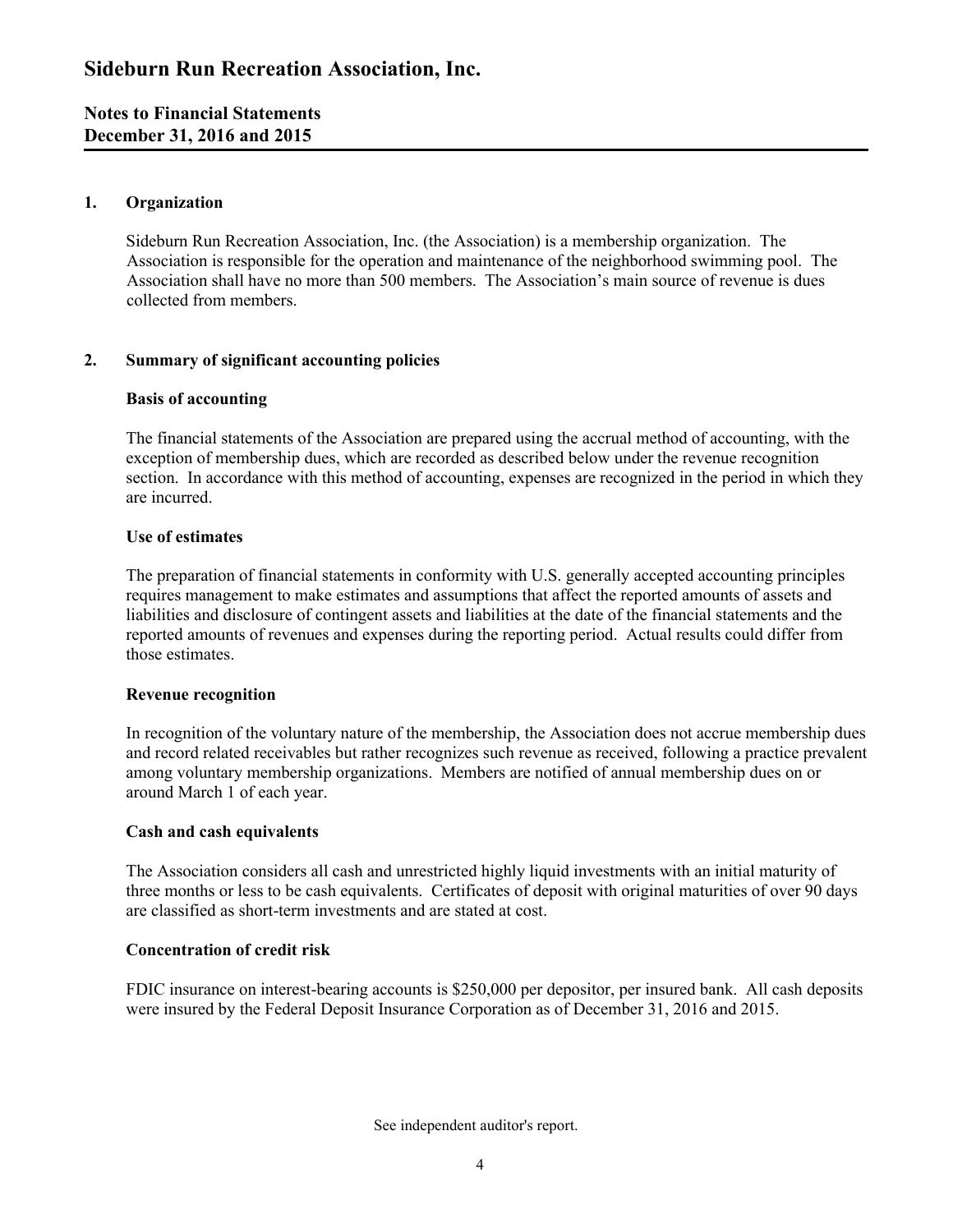#### **Notes to Financial Statements December 31, 2016 and 2015**

#### **2. Summary of significant accounting policies (continued)**

#### **Income taxes**

The Association is exempt from income taxes through its exempt purpose activities under the provisions of Section  $501(c)(7)$  of the Internal Revenue Code. The Association is subject to income taxes at the corporate tax rates on activities deemed not to be within the scope of its exempt purpose function. No unrelated business income taxes were incurred for the years ended December 31, 2016 and 2015.

The material jurisdictions subject to potential examination by taxing authorities are the U.S. and Virginia. Management does not believe that the ultimate outcome of any future examinations of tax years will have a material impact on the Association's results of operations. Tax years that remain subject to examination by the IRS are 2013 through 2016.

#### **Other financial assets and liabilities**

Financial assets with carrying values approximating fair value include cash and cash equivalents, retainers receivable, and prepaid expenses. Financial liabilities with carrying values approximating fair value include accounts payable. The carrying value of these financial assets and liabilities approximates fair value due to their short maturities, and any associated interest rates approximate current market rates.

#### **3. Certificate of deposit**

A certificate of deposit, with an interest rate linked to the S&P 500 index that matured on August 21, 2017, was stated at cost of \$46,000 for the years ended December 31, 2016 and 2015.

#### **4. Property**

It is the Association's policy to capitalize property and equipment with costs over \$1,000. Lesser amounts are expensed. Purchased property and equipment is capitalized at cost. Property and equipment are depreciated using the straight-line method over the estimated useful life of the asset, generally between 5 and 20 years.

Upon dissolution of the Association, if there is money or other assets remaining after satisfaction of the corporate obligations of all and any kinds, such excess money or assets shall be given to one or more municipal or charitable organizations, societies, or corporations to be used exclusively to procure, erect, or maintain recreational facilities or recreation programs within the County of Fairfax, Virginia.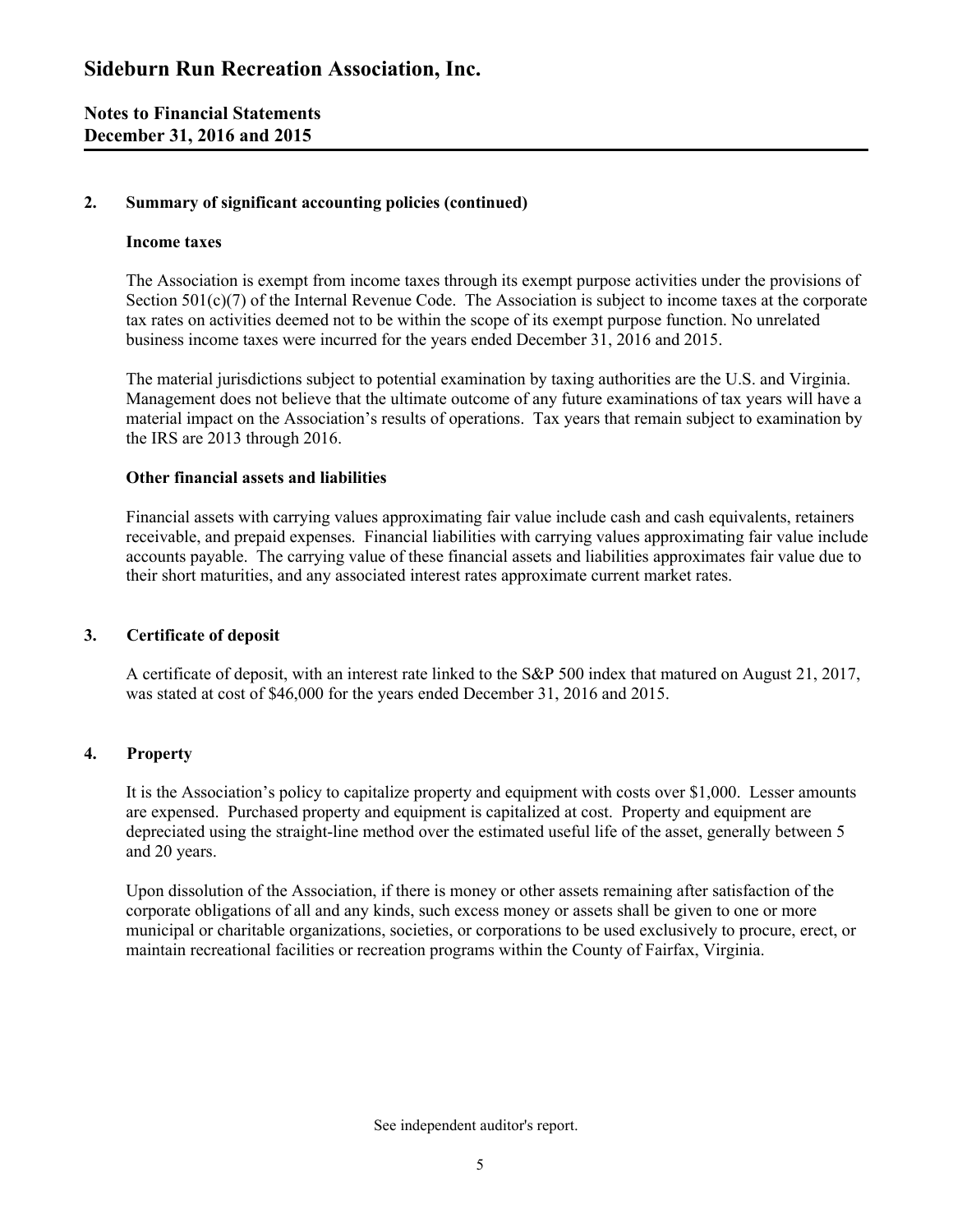#### **Notes to Financial Statements December 31, 2016 and 2015**

#### **4. Property (continued)**

A summary of information relative to property depreciation as of December 31, 2016 and 2015 is as follows:

|                         | Depreciation<br>expense |        |    | Accumulated<br>depreciation |    |         |    |         |
|-------------------------|-------------------------|--------|----|-----------------------------|----|---------|----|---------|
|                         |                         | 2016   |    | 2015                        |    | 2016    |    | 2015    |
| <b>Building</b>         | \$                      | 1,368  | \$ | 1,368                       | \$ | 123,916 | \$ | 122,548 |
| Facilities              |                         | 7,278  |    | 7,385                       |    | 125,475 |    | 118,197 |
| Swimming pool           |                         | 7,779  |    | 8,741                       |    | 212,985 |    | 205,206 |
| Furniture and equipment |                         | ٠      |    | ٠                           |    | 59,022  |    | 59,022  |
|                         | \$                      | 16,425 | \$ | 17,494                      | \$ | 521,398 | \$ | 504,973 |

#### **5. Membership certificates**

Membership certificates represent the right to use the Association's facilities upon payment of dues, which are determined annually by the Board. A membership certificate holder also has the right to vote and is eligible to serve on the Board. Membership certificates are redeemable.

#### **6. Management fee**

During the year ended December 31, 2015, the Association was obligated under a contract with Crystal Aquatics to provide pool personnel and perform routine pool cleaning and maintenance services. During 2016, this contract was terminated and replaced by a contract with Guardian Aquatics. For the years ended December 31, 2016 and 2015, management fees under these contracts were \$54,514 and \$70,742, respectively. Future minimum management fees under the new contract are as follows for the years ending December 31,

| 2017<br>2018 | \$ | 51,500<br>52,500 |
|--------------|----|------------------|
|              | S  | 104,000          |
|              |    |                  |